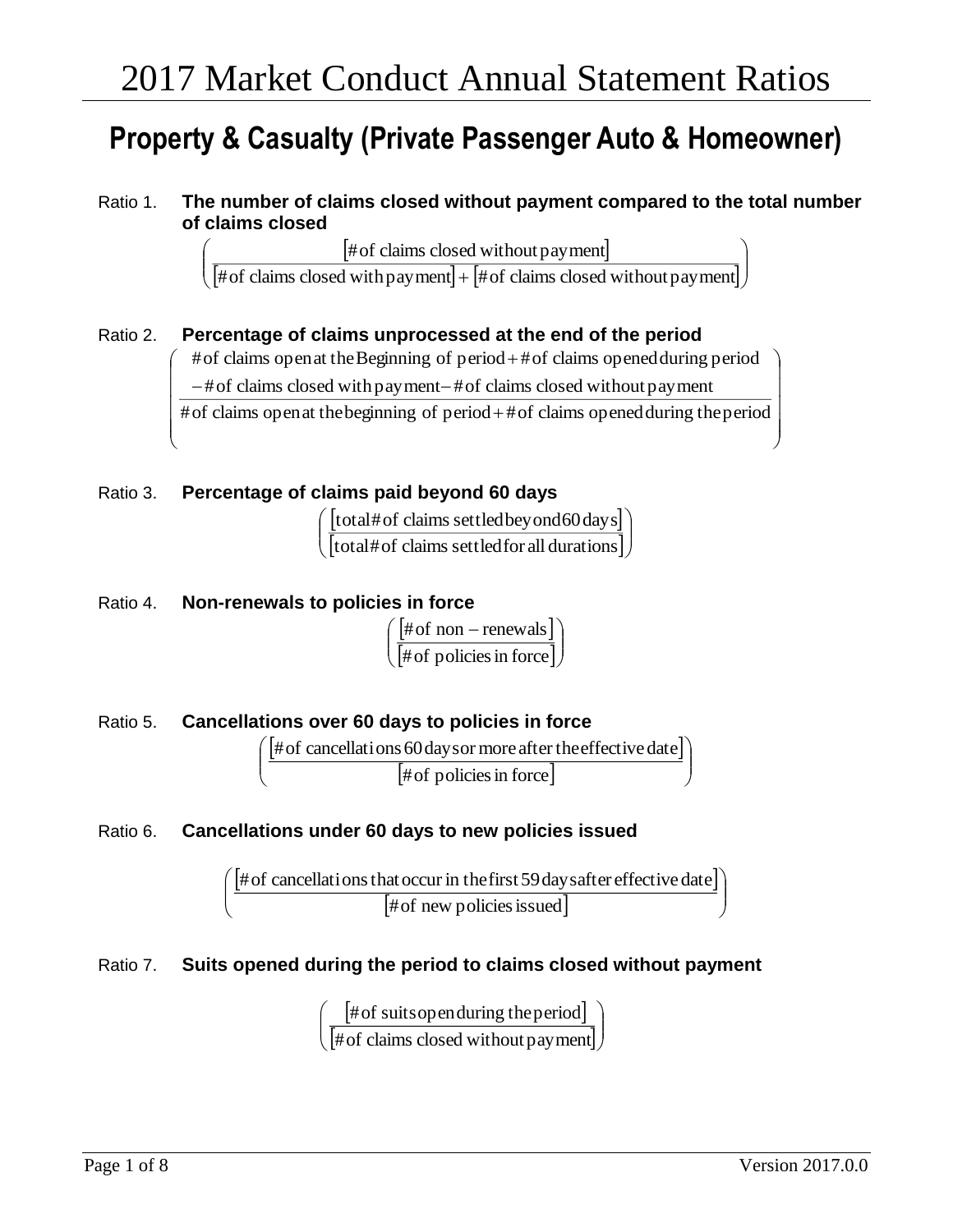# **Life & Annuity**

# *Schedule 1 - Individual Cash Value Products (ICVP)*

Ratio 1. **The number of replacements issued compared to the number of new policies issued** 



Ratio 2. **The number of policies replaced where the age of the insured at replacement was greater than or equal to 65 compared to the total number of replacements**

> $[# of replacements where age \geq 65]$  $\bigl[ \text{\#of replacements where age} < 65 \bigr] + \bigl[ \text{\#of replacements where age} \geq 65 \bigr] \bigr)$  $\backslash$  $\mathsf{I}$ J ſ  $<$  651+1#of replacements where age  $\ge$ ≥ #of replacements where age  $<$  65  $|$  +  $|$ #of replacements where age  $\ge$  65 # of replacements where age  $\geq 65$

Ratio 3. **The number of surrenders compared to the number of policies issued** 



Ratio 4. **The number of policies surrendered through 10 years from policy issue compared to the total number of surrenders**



Ratio 5. **The number of claims paid beyond 60 days from the date of due proof of loss compared to the number of claims paid** 

> $[# of claims paid beyond 60 days]$  $\big[\# \text{of claims paid within 60 days}\big] {+}\big[\# \text{of claims paid beyond 60 days}\big]\big)$  $\backslash$  $\overline{\phantom{a}}$ J ſ #of claims paidwithin60days #of claims paidbeyond60days #of claims paidbeyond60days

Ratio 6. **The number of claims denied, resisted or compromised compared to the number of claims closed** 

> # of claims denied, resisted or compromised # of claims paid within 60 days  $|+|$  # of claims paid beyond 60 days  $\left[\# \text{ of claims denied, resisted or compromised}\right]$  $\overline{\phantom{a}}$  $\mathsf{I}$  $\mathsf{I}$  $\mathsf{I}$  $\setminus$ ſ  $\ddot{}$  $\ddot{}$ #of claims denied, resistedor compromised # of claims paid within  $60 \text{ days}$  +  $\#$  of claims paid beyond  $60 \text{ days}$ #of claims denied, resistedor compromised

Ratio 7. **The number of complaints received directly from consumers per 1,000 policies in force** 

 $\overline{\phantom{a}}$ 

 $[$ # of complaints received from consumers $]$  $(\left[\text{\#of policies in force}\right]\div 1{,}000)$  )  $\backslash$ l ſ #of policies in force  $\mid$   $\div$  1,000 #of complaintsreceived fromconsumers

 $\overline{\phantom{a}}$  $\overline{\phantom{a}}$  $\overline{\phantom{a}}$ 

 $\setminus$ 

 $\int$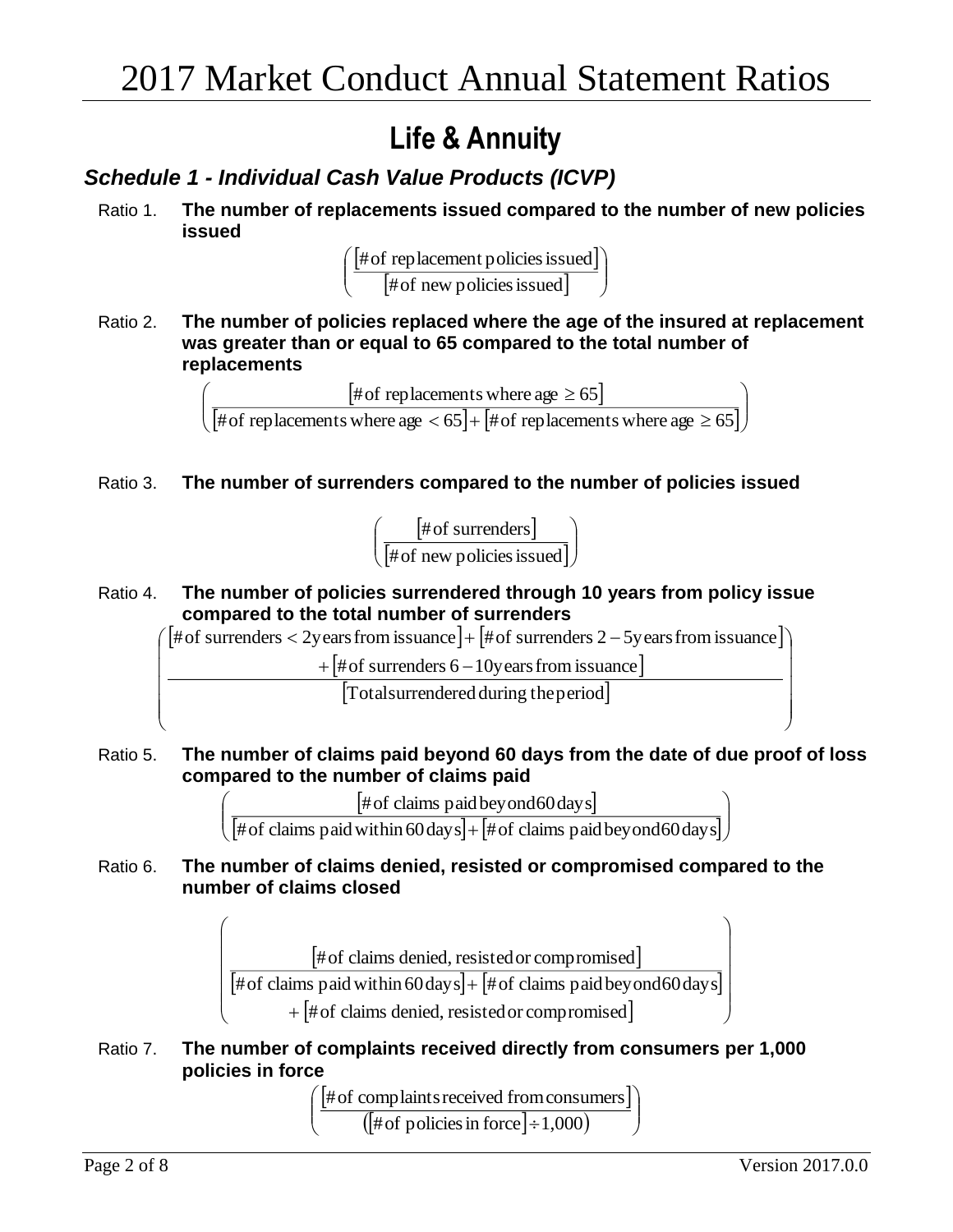# *Schedule 2 - Individual Non-Cash Value Products (INCVP)*

- Ratio 1. **The number of replacements issued compared to the number of policies issued**
- Ratio 5. **The number of claims paid beyond 60 days from the date of due proof of loss compared to the number of claims paid**
- Ratio 6. **The number of claims denied, resisted or compromised compared to the number of claims closed**
- Ratio 7. **The number of complaints received directly from consumers per 1,000 policies in force**

*Schedule 3 - Individual Fixed Annuities (IFA) and Schedule 4 - Individual Variable Annuities (IVA) (Separate ratios are provided for each schedule)*

- Ratio 1. **The number of replacements issued compared to the number of contracts issued**
- Ratio 2. **The number of contracts replaced where the age of the annuitant at Replacement was > 80 to the total number of replacements**

 $*$  + of replacements where age  $> 80$ ]  $\left[\text{\#of replacements} \, \text{is sued during the period}\right]$ )  $\overline{\phantom{a}}$ L  $\int$  =  $\int$ #of replacements where age > #of replacement sissued during the period #of replacements where age  $> \rm 80$ 

Ratio 3. **The number deferred annuity contracts issued to annuitants more than 80 years old compared to total deferred annuities issued**

> $[# of new deferred contracts issued where age was > 80]$  $\left[\text{\#of new deferred contracts} \text{is sued during period}\right] \quad \text{)}$ l l  $\backslash$  $\overline{\phantom{a}}$ J  $\int$  # of new deferred contracts issued where age was > #of new deferred contractsissued during period # of new deferred contracts issued where age  $was > 80$

- Ratio 4. **The number of contracts surrendered through 10 years from contract issue compared to the total number of surrenders**
- Ratio 7. **The number of complaints received directly from consumers per 1,000 contracts in force**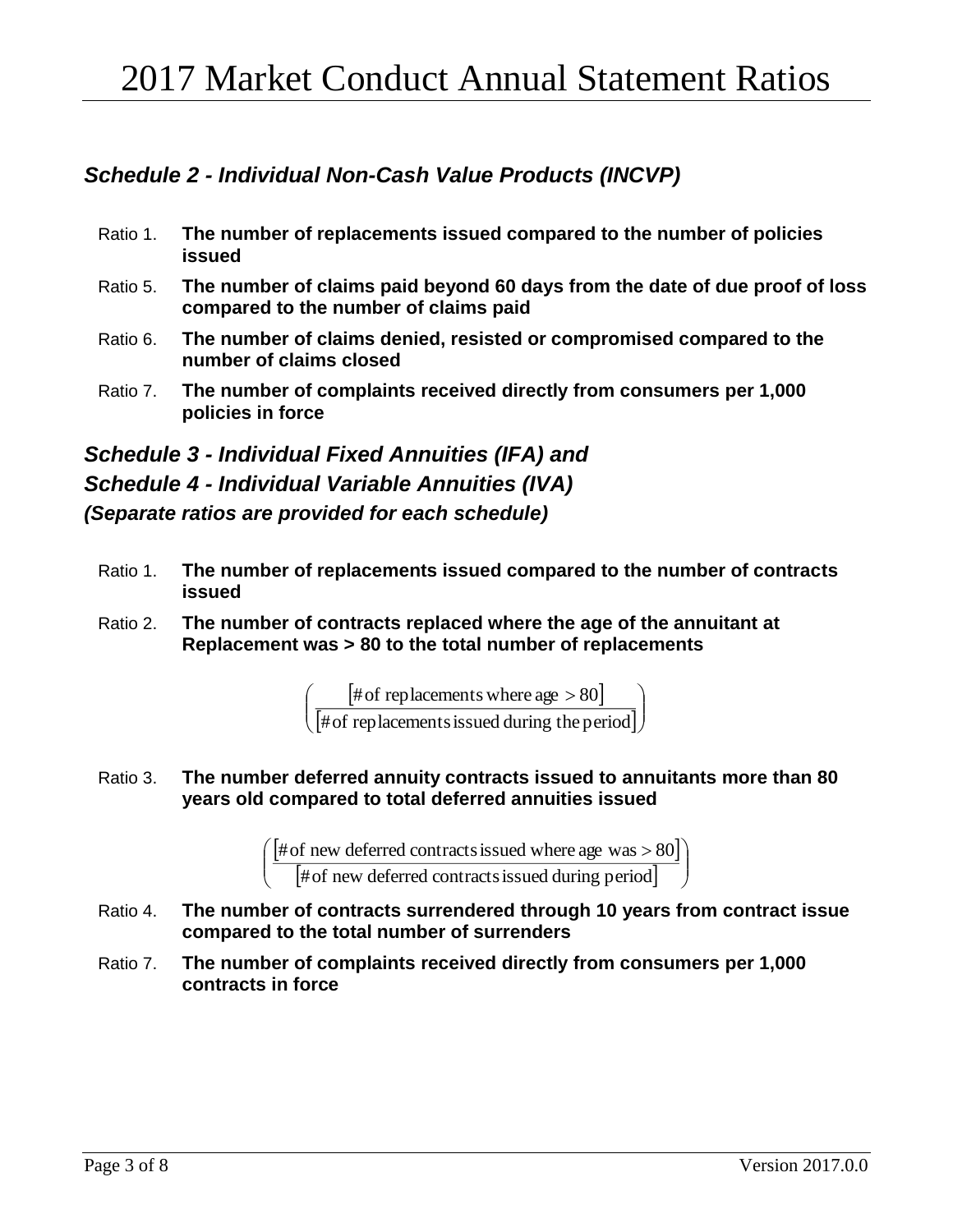# **Long Term Care**

## *Schedule 1 - General*

L  $\mathsf{L}$ L

ſ

## Ratio 1. **The percentage of replacements to new business issued**

 $\left(\frac{4}{100} + \frac{1}{100}\right)$  finternal replacement policies issued  $\frac{1}{100}$  $\backslash$ 

[#of new business policies issued]

Ratio 2. **The number of complaints per 1,000 policies in-force as of the end of the reporting period**

> $[$ # of complaints received from consumers $]$  $\frac{1}{2}$  ( $\frac{1}{2}$  + 01 complaints received from consult) J  $\backslash$ #of policies in force  $\mid$   $\div$  1,000 #of complaintsreceived fromconsumers

## *Schedule 2 - Claimants*

ſ

## Ratio 3. **The average number of claimants per policy in-force**

 $[$ #of claimants approved for benefits at the end of the period] [#of policies in - force] J  $\backslash$  $\mathbf{r}$  $\mathsf{I}$ l ſ #of claimants approvedfor benefits at theend of the period

# *Schedule 3 – Claimant Requests Denied/Not Paid*

l

ſ

## Ratio 4. **The percentage of denied claimant requests to new claimants**

 $\#$  of requests denied or not paid #of requests denied or not paid

 $\sqrt{\frac{1}{100}}$  requests defined of not paid  $\overline{\phantom{a}}$  $\overline{\phantom{a}}$  $\bigg)$  $\setminus$ # of new claimants during the period + # of pending claimant requests at the beginning of period

## *Schedule 4 – Claimant Request Determination Timeliness*

Ratio 5. **The percentage of claim determination made more than 60 days from notice of claim**

 $\bigl($  # of claim determinations made within 60 to 90 days + claim determinations made beyond 90 days] [Total#of claim determinations made] J )  $\mathsf{I}$  $\mathsf{L}$ L

## *Schedule 5 – Benefit Payment Requests*

## Ratio 6. **The percentage of benefit payment requests denied**

 $[$ #of payment requests denied or not paid $]$ #of payment requests denied or not paid

 $\left[\frac{1}{\text{total requests received} + \text{total requests pending at beginning of period}}\right]$ J L total requests received +total requests pending at beginning of period

# *Schedule 6 – Benefit Payment Request Timeliness*

Ratio 7. **The percentage of benefit request payments made more than 60 days from notice of request**

 $\bigl($  # of benefit requests paid within 60 to 90 days + benefit requests paid beyond 90 days] [total# of benefit paymentspaid] J  $\backslash$  $\mathsf{L}$  $\mathsf{L}$ J

I

)

J

)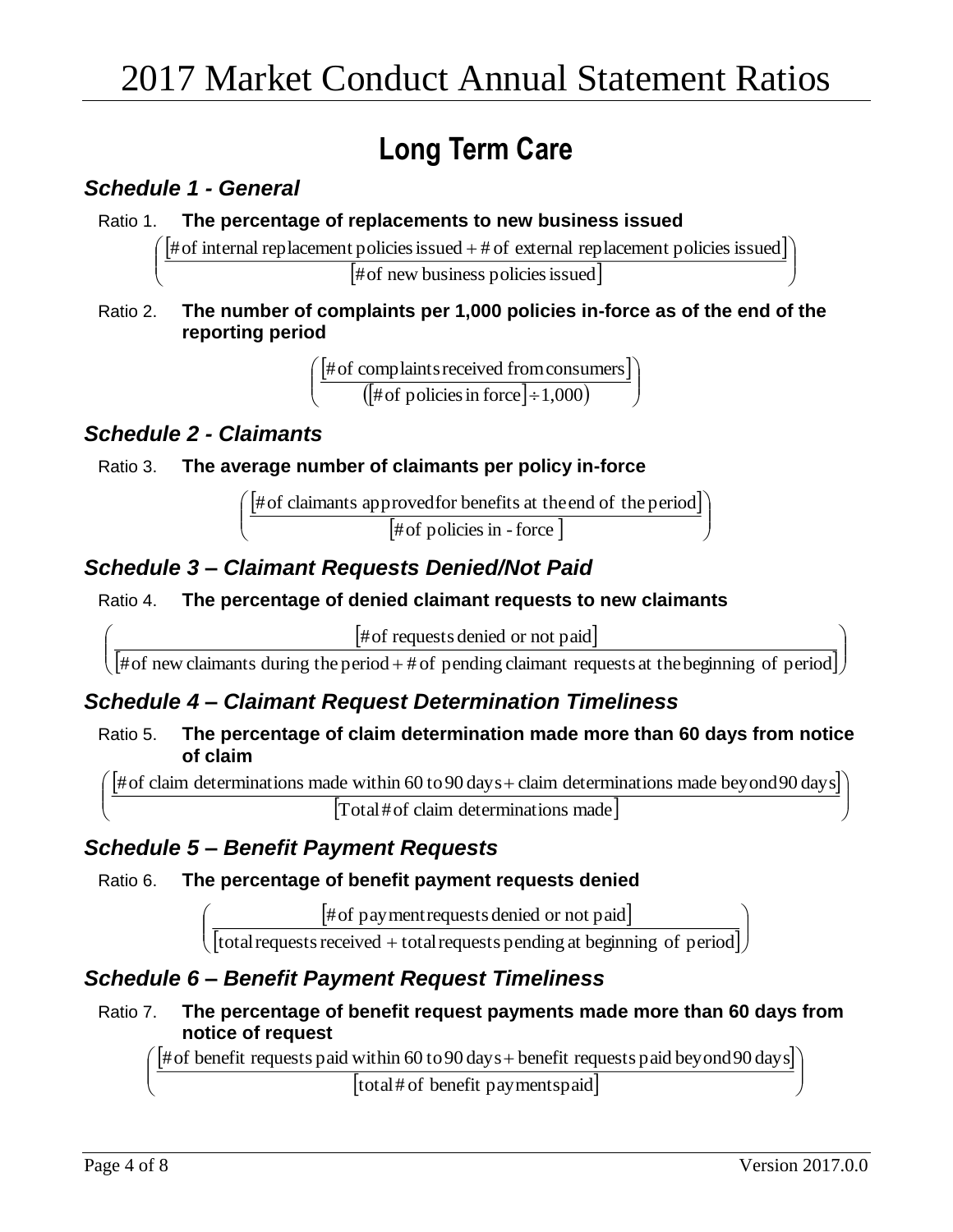## Ratio 8. **The percentage of benefit request denials made more than 60 days from notice of request**

 $\big(\,[$ benefit requests denied or not paid within 60 to 90 days + benefit requests denied or not paid beyond 90 days $]\big]$  $\backslash$ 

[total#of benefit requests denied or not paid]

## *Schedule 7 - Lawsuits*

 $\mathsf{I}$  $\mathsf{I}$ J

L L J

## Ratio 9. **The percentage of lawsuits closed with consideration for the consumer**

 $\left(\frac{4}{1000}\right)^{1/2}$  [#of lawsuits closed with consideration for consumer]]

[total#of lawsuits closed during the period]

J

J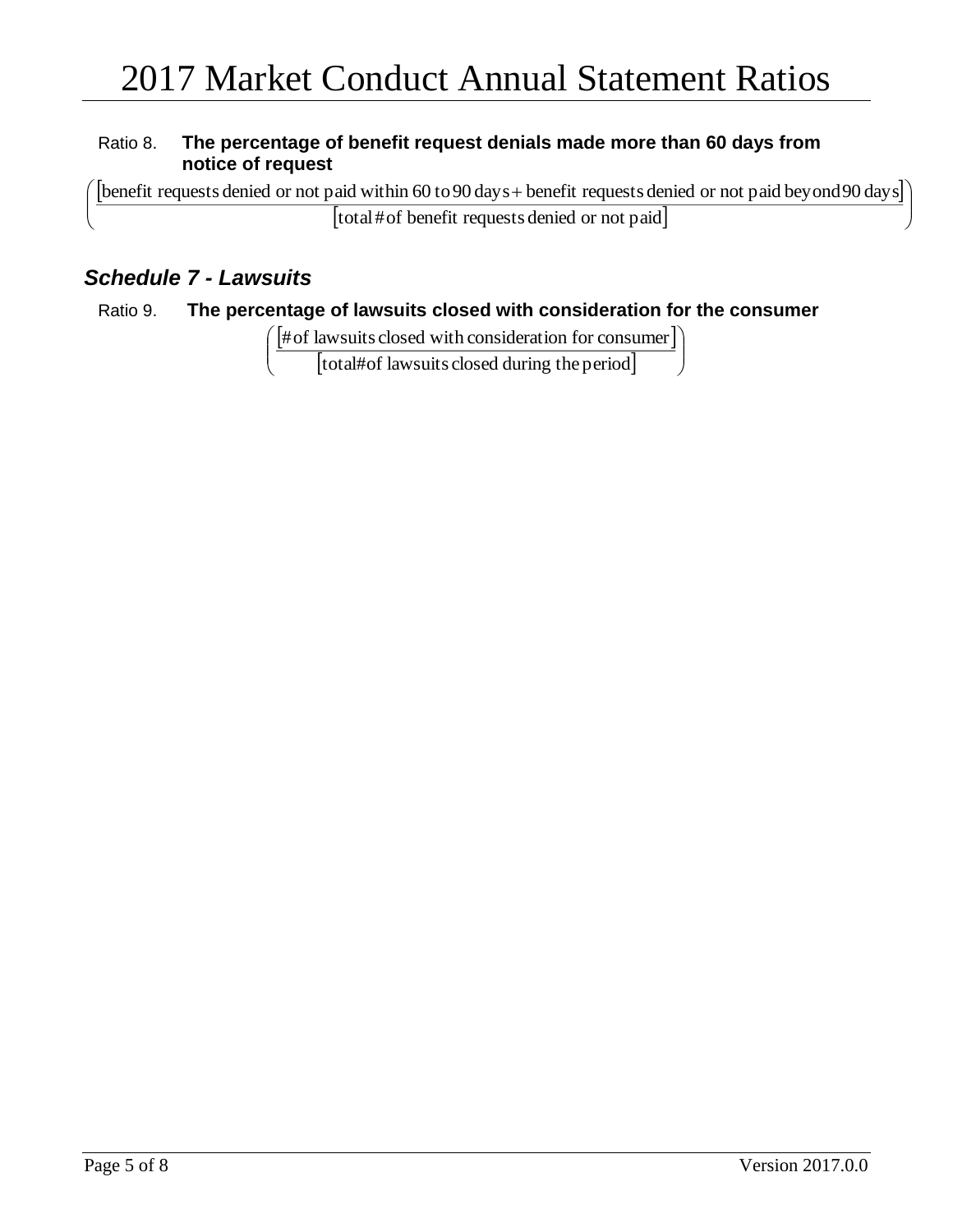# **Health**

# *Both In-Exchange and Out-of-Exchange Markets*

## Ratio 1. **The number of claim denials to the total number of claims received (Excluding Pharmacy)**

 $[$ # of claim denials for in - network claims + # of claim denials for out - of - network claims  $]$ [# of claims received] J  $\setminus$  $\overline{\phantom{a}}$ J  $\int [# \text{ of claim densities} for in - network claims + # of claim densities for out - of - network claims]$ 

Ratio 2. **Percentage of in-network claims (Excluding Pharmacy)** 

 $[$ # of claims submitted by network providers $]$  $[$ # of claims received  $]$   $\qquad$  $\backslash$ # of claims received # of claims submitted by network providers

## Ratio 3. **Percentage of out-of-network claims (Excluding Pharmacy)**

 $[$ # of claims submitted by out - of - network providers $]$  $[$ # of claims received  $]$   $\qquad$  $\backslash$  $\overline{\phantom{a}}$ J ſ # of claims received # of claims submitted by out - of - network providers

## *Note: Ratios 2 and 3 are not calculable for Pharmacy.*

 $\mathsf{I}$ L ſ

## Ratio 4. **Percentage of in-network claims paid within 30 days (Excluding Pharmacy)**

 $\big[\# \,{\rm of} \,\,{\rm claims} \,\,{\rm paid} \,\,{\rm within} \,0 \,{\rm to}\,30 \,{\rm days}$  for in - network services  $\big]$  $\left[\text{\# of paid claims for in - network services }\right] \qquad \qquad \int$  $\backslash$  $\overline{\phantom{a}}$ J ſ # of paid claims for in - network services # of claims paid within 0 to30 daysfor in - network services

Ratio 5. **Percentage of in-network claims denied within 30 days (Excluding Pharmacy)**

> $[$ # of claims denied within 0 to 30 days for in - network services]  $[$ # of claim denials for in - network claims  $]$ )  $\mathbf{r}$ J ſ # of claim denials for in - network claims # of claims denied within 0 to30 daysfor in - network services

### Ratio 6. **Percentage of out-of-network claims paid within 30 days (Excluding Pharmacy)**

 $\left[\text{\#} \textrm{of} \textrm{ claims paid within 0 to 30 days} \textrm{for out - of - network services}\right]$  $\bigl[$ # of claims paid for out - of - network services  $\bigr]$   $\qquad \qquad \int$ )  $\overline{\phantom{a}}$ J ſ # of claims paid for out - of - network services # of claims paid within 0 to30 daysfor out - of - network services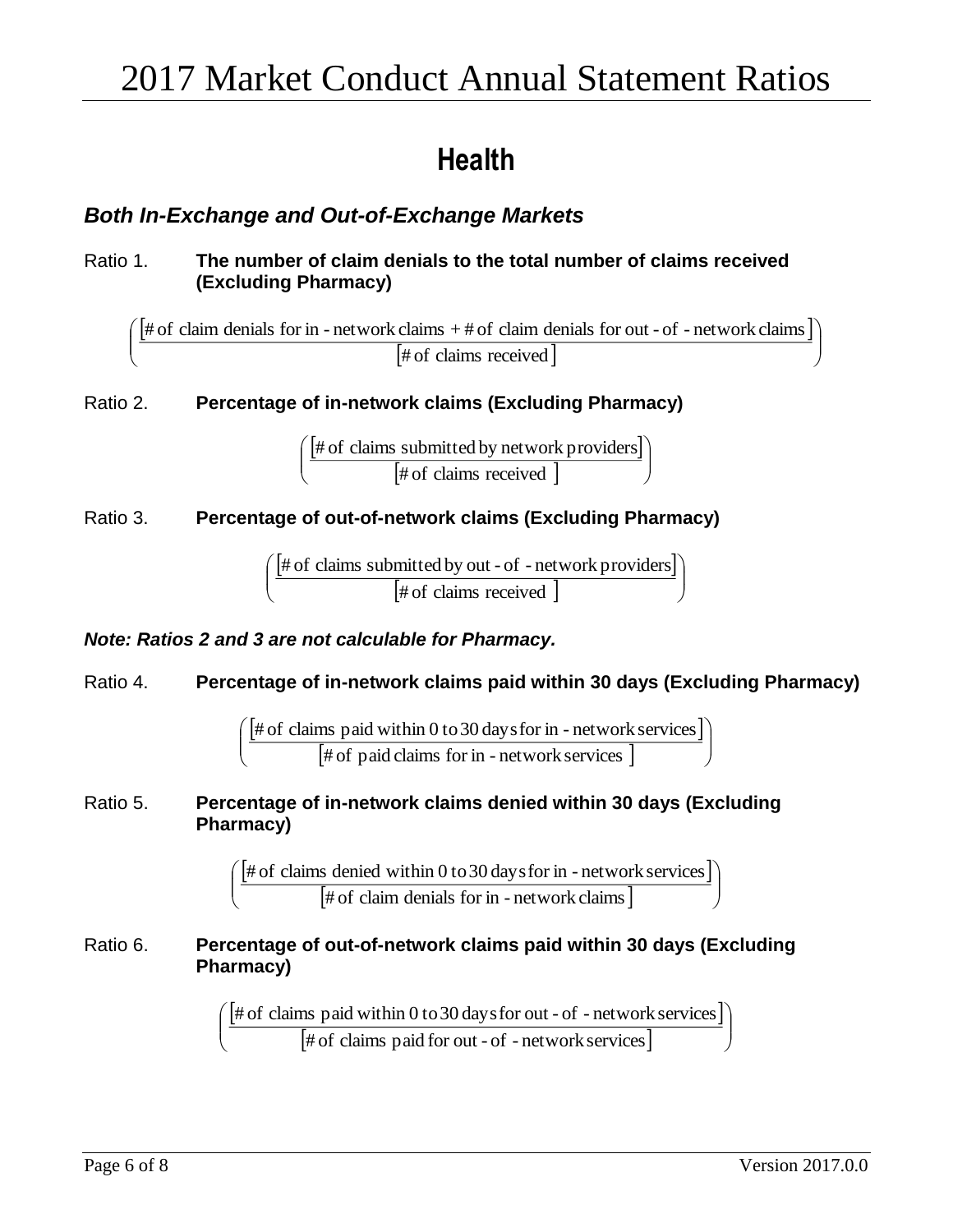## Ratio 7. **Percentage of out-of-network claims denied within 30 days (Excluding Pharmacy)**

 $\left[\text{\#} \text{ of claims denied within 0 to 30 days for out - of - network services}\right]$  $[$ # of claims denied for out - of - network services $]$   $\qquad$  $\backslash$  $\overline{\phantom{a}}$ J ſ # of claims denied for out - of - network services # of claims denied within 0 to30 daysfor out - of - network services

## Ratio 8. **Percentage of claims paid (Pharmacy Only)**

# of claims paid for in - network services  $+$  # of claims paid for out - of - network services |  $\frac{1}{2}$  of claims received  $\frac{1}{2}$ J  $\backslash$  $\overline{\phantom{a}}$  $\setminus$ ſ # of claims received # of claims paid for in - network services + # of claims paid for out -of - network services

## Ratio 9. **Insured co payment responsibility to covered lives (Excluding Pharmacy)**

insured co payment responsibility  $\frac{[{\text{m}} \sin{\alpha} \cos{p\alpha}] + [{\text{m}} \sin{\alpha}] + [{\text{m}} \sin{\alpha}] + [{\text{m}} \sin{\alpha}] + [{\text{m}} \sin{\alpha}] + [{\text{m}} \sin{\alpha}] + [{\text{m}} \sin{\alpha}] + [{\text{m}} \sin{\alpha}] + [{\text{m}} \sin{\alpha}] + [{\text{m}} \sin{\alpha}] + [{\text{m}} \sin{\alpha}] + [{\text{m}} \sin{\alpha}] + [{\text{m}} \sin{\alpha}] + [{\text{m}} \sin{\alpha}] + [{\text{m}} \sin{\alpha}] + [{\text{m}} \sin{\alpha}] + [{\text{m}} \sin{\alpha}] + [{\text{m}}$  $\setminus$ ſ (member months for policies issued  $+$  member months for policies renewed)/12 insured co payment responsibility

## Ratio 10. **Insured coinsurance responsibility to covered lives (Excluding Pharmacy)**

coinsurance responsibility  $\frac{[consurance$  (member months for policies issued + member months for policies renewed)/12]  $\int$  $\setminus$ (member months for policies issued + member months for policies renewed)/12 coinsurance responsibility

## Ratio 11. **Insured deductible responsibility to covered lives (Excluding Pharmacy)**

deductible responsibility  $\frac{[equationc \text{ response}]}{[(member \text{ months for policies issued} + \text{member} \text{ months for policies renewed})/12]}$  $\overline{\phantom{a}}$  $\overline{\phantom{a}}$  $\int$  $\setminus$  $\setminus$ ſ (member months for policies issued  $+$  member months for policies renewed)/12 deductible responsibility

## Ratio 12. **Cost sharing responsibility to covered lives (Pharmacy Only)**

 $\left[$ insured co payment responsibility + coinsurance responsibility + deductible responsibility $\left]$ [(member months for policies issued + member months for policies renewed)/12]  $\bigcup$ )  $\mathsf{L}$  $\mathsf{L}$ J ſ (member months for policies issued + member months for policies renewed)/12  $\,$ insured co payment responsibility <sup>+</sup> coinsurance responsibility <sup>+</sup> deductible responsibility

## Ratio 13. **Adverse determination grievances per 1,000 member months**

 $[$ # of customer requests for internal reviews of grievances involving adverse determinations $]$  $\frac{140}{100}$  customer requests for internal reviews of grievances involving adverse determinant<br>
[(member months for policies issued + member months for policies renewed)/1000] J  $\backslash$ l ſ (member months for policies issued  $+$  member months for policies renewed)/1000 # of customer requestsfor internal reviews of grievances involving adverse determinations

#### Ratio 14. **Adverse determinations overturned to total grievances involving adverse determinations**

[# of adverse determinations overturned] # of adverse determinations overturned

 $\left[\text{\#} \text{ of customer requests for internal review of givences involving adverse determinations}\right] )$  $\overline{\phantom{a}}$ l # of customer requestsfor internal review of grievances involving adverse determinations

ſ

 $\overline{\phantom{a}}$  $\setminus$ 

ſ

 $\backslash$ 

I

 $\overline{\phantom{a}}$  $\overline{\phantom{a}}$  $\int$ 

 $\setminus$